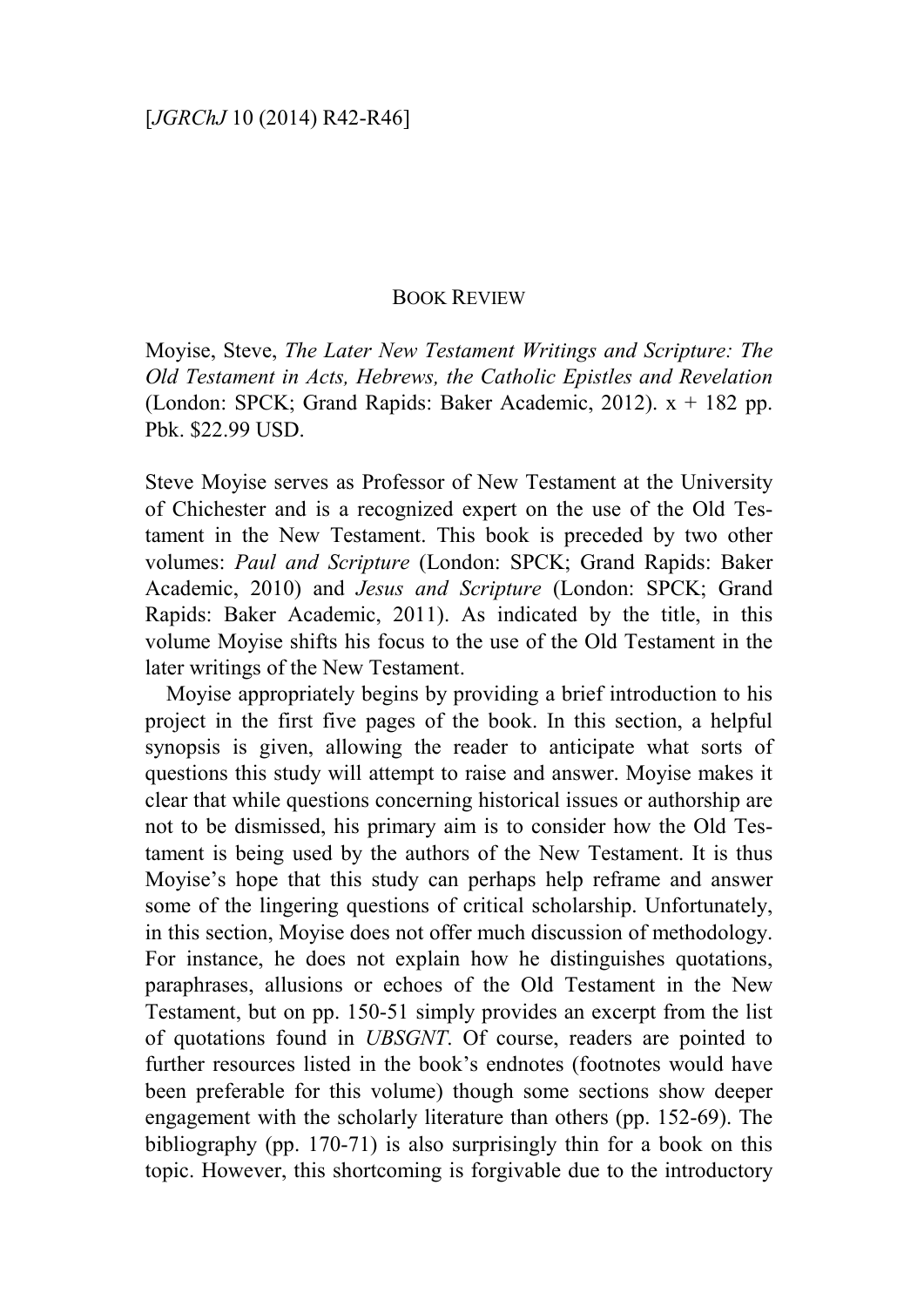nature of the volume, and Moyise does do well in engaging with recent research. Indices of biblical references and of authors and subjects are also helpfully provided at the end of the book.

The first section looks at the book of Acts. While Moyise notes that most scholars believe Acts was originally part of a unified work with the Gospel of Luke (i.e. Luke–Acts), he opts to consider Acts on its own since he has already addressed Luke's Gospel in his previous volume *Jesus and Scripture*. However, he does delve into the question of how Lukan material shapes how one reads Acts, especially with regard to the theme of the Isaianic 'New Exodus'. He avers (to my mind, rightly) that the scholarly attempts at finding an Isaianic framework in Acts have been overdone (p. 39). Rather, Moyise shows that, in addition to Isaiah, Acts draws from multiple books in the Old Testament, especially the Psalms, which were incorporated with the tradition that had been passed down from the earliest disciples of Jesus. Moyise also examines the relationship between the speeches and narratives of Acts. By analyzing the speeches of Peter and Paul in particular, Moyise presents an interesting thematic study of how Old Testament quotations are used in Acts in order to further Luke's theological agenda in five areas: salvation for Jews and Christians, Jesus' sacrifice and exaltation, Christology, eschatological judgment and history (see pp. 6-7).

In the second section of the book, Moyise turns his attention to 1 Peter. Instead of going with the canonical ordering, he interestingly opts to treat this letter prior to Hebrews since the first part of Acts consists of speeches from Peter. Moyise concentrates on the author's use of the Psalms, Isaiah, Proverbs and the law (Genesis and Leviticus). Following C.K. Barrett's description of Peter's speeches in Acts, Moyise ultimately asserts that 1 Peter is 'unreflective' in that the author simply assumes that Old Testament texts intended for ancient Israel could be directly applied to the church 'without any need for exegesis or explanation' (p. 60). Moyise also discusses the idea that Luke used 1 Peter to reconstruct Peter's preaching in Acts, and surmises that this is highly unlikely given that Peter in Acts mostly uses the Psalms, while 1 Peter is heavily dependent upon Isaiah. On this point, Moyise is probably correct given the fact that Luke's apparent preference for Isaiah in his Gospel makes it odd that he would not have chosen to import 1 Peter's obvious love of Isaiah into his own portrait of Peter in Acts.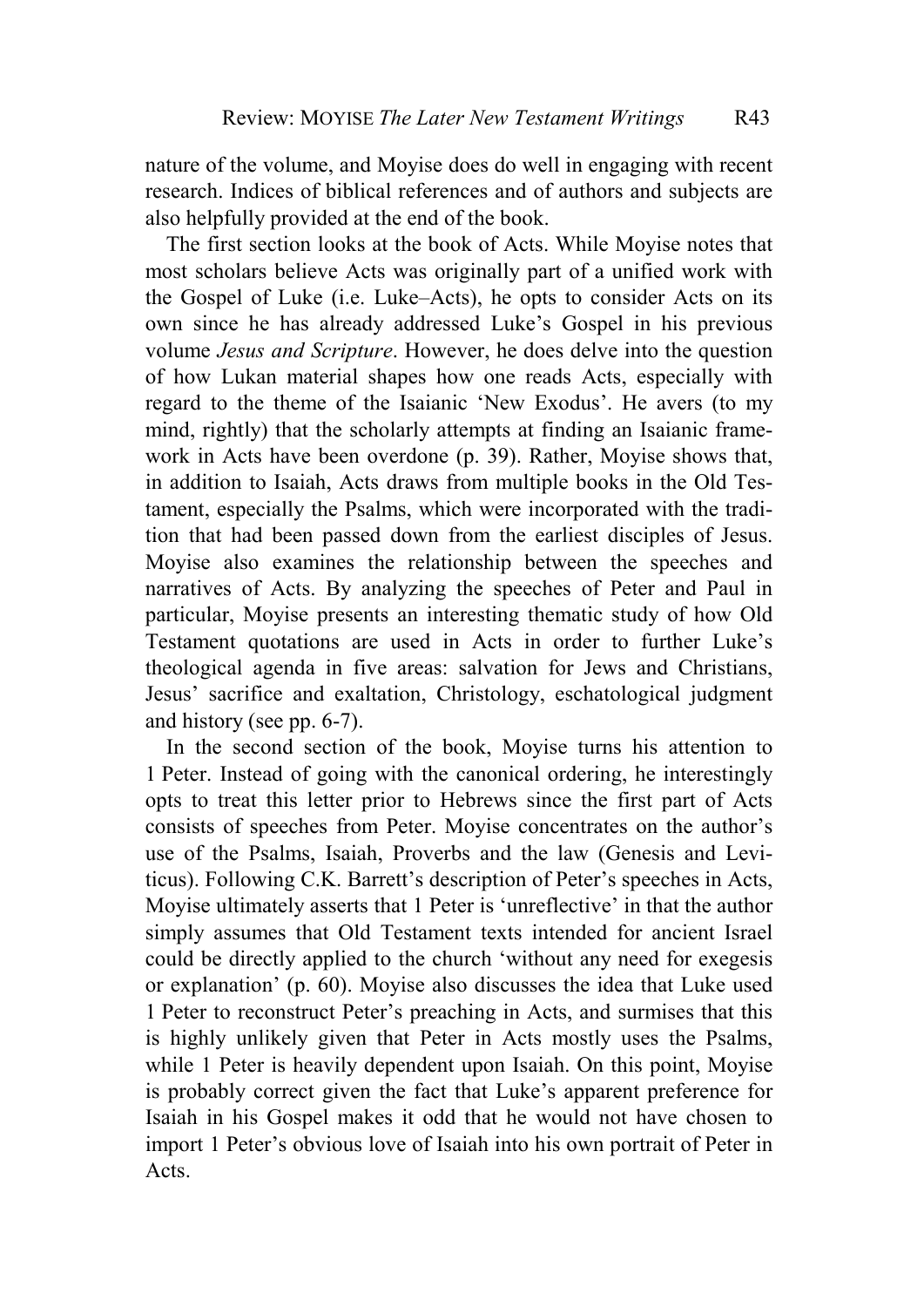## R44 *Journal of Greco-Roman Christianity and Judaism* 10

The third section covers the Epistles of Jude, 2 Peter and James. For Jude, Moyise addresses issues such as the use of *1 (Ethiopic) Enoch*, the debates about the reference to Sodom and Gomorrah in Jude 7, the use of the so-called *Assumption of Moses* in Jude 9-10 and the three rebellions in Jude 11. Curiously, Moyise does not discuss the significance of the fact that Jude never cites the Old Testament directly, but always seems to be using the Old Testament in conjunction with Jewish pseudepigraphal tradition. In examining 2 Peter, Moyise looks in detail at the author's use of Jude, and provides a helpful chart nicely laying out the parallels (pp. 68-69). He also surveys 2 Peter's intriguing references to Noah, Lot and Balaam, as well as the apparent blending of Prov. 6.11 with a proverb from the *Story of Ahikar* in 2 Pet. 2.22, and the references to the Genesis creation and flood narratives in 2 Pet. 3.4- 7. Moyise gives James a lengthier treatment, covering James' use of the Pentateuch, the role of justification and good works, the use of the wisdom tradition and the book's use of the Old Testament prophets. I found Moyise's work on James to be the most rewarding part of this section, especially his treatment of the issue of justification and works. While some might find the discussion of that particular topic to be passé, the issue of justification as presented in Paul and James remains a perpetually important one for New Testament interpretation and theology.

Moyise next turns his attention to the Epistle to the Hebrews. He rightly observes that Hebrews strongly affirms continuity between the Christian community and ancient Israel as the author repeatedly quotes from the Psalms  $(16x)$ , the Pentateuch  $(13x)$  and the Prophets  $(6x)$ . Moyise, however, is also correct in noting that Hebrews presents a contrast in that now God has spoken in the last days by his Son (Heb. 1.1-2a). Fortunately, Moyise does not make the mistake of reading this type of supersessionist theology as anti-Judaistic or anti-Semitic; nor does he adopt the unsubstantiated (yet widely held) notion that Hebrews was written in order to prevent Jewish Christians from backsliding into Judaism. Moyise offers helpful discussions of the use of the Psalms in Hebrews, especially regarding the catena in Heb. 1.5-14, the use of Ps. 8.4-6 in Heb. 2.6-8, Ps. 95.7-11 in Hebrews 3–4 and the pivotal role of Psalm 110. He especially does well in discussing the significance of the LXX for Hebrews (see esp. his treatments of the use of Hab. 2.3-4 in Hebrews 10 [pp. 100-102]). Moyise also addresses the creative use of Melchizedek in Hebrews 5–7, the use of the 'new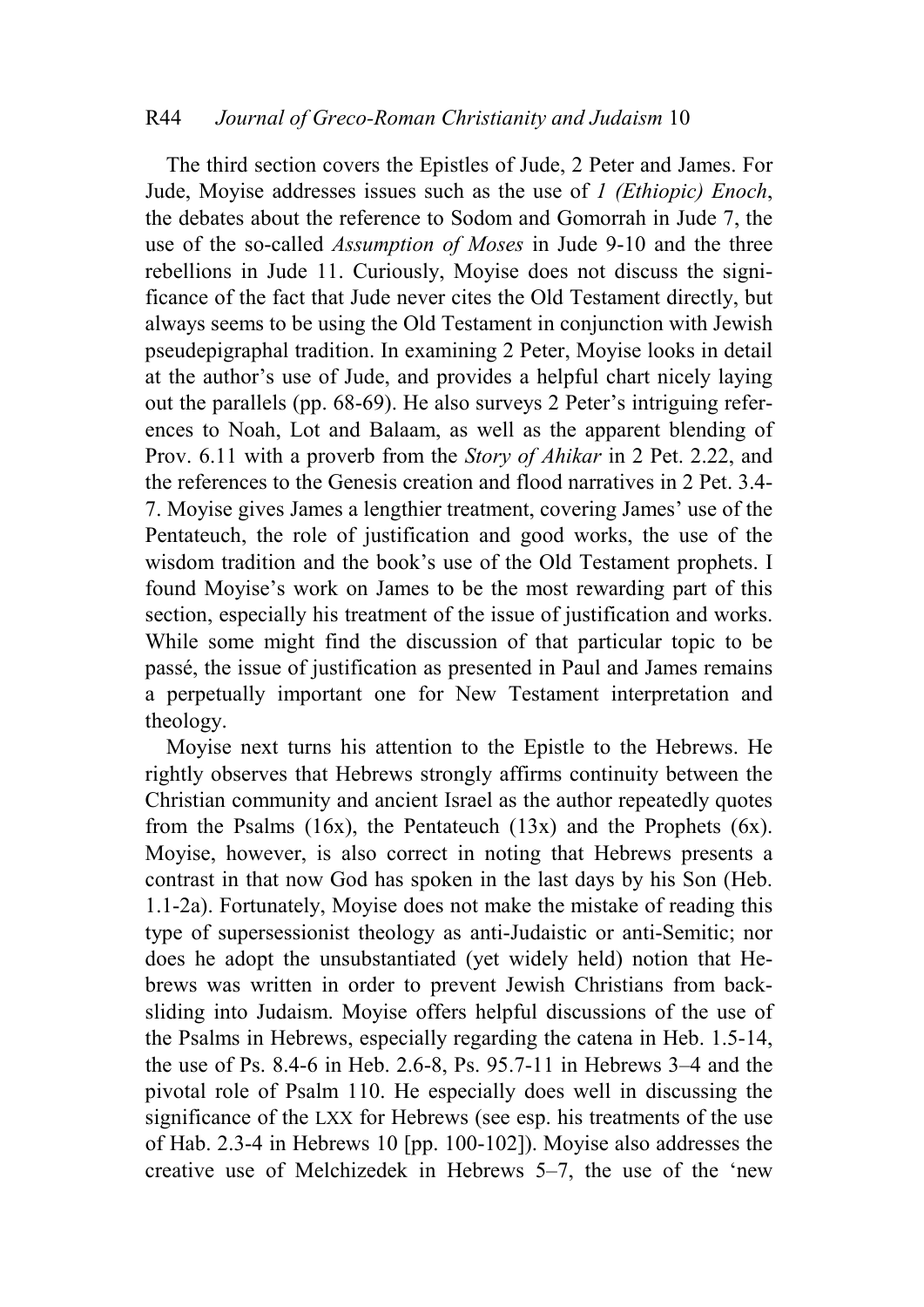covenant' language of Jer. 31.31-34 in Hebrews 8–10, the cloud of witnesses in Hebrews 11 and the pastiche of Old Testament citations found in Hebrews 12–13.

In the next section, Moyise profiles Revelation. This is a difficult task, however, since Revelation never directly quotes the Old Testament, and yet the Old Testament is alluded to in Revelation more than any other book of the New Testament (Moyise notes that scholars give a range of anywhere from 250 to 1000 possible occurrences). Given the obvious methodological difficulties posed when considering Revelation's use of the Old Testament, Moyise opts to review how the Old Testament is used within the following thematic frameworks: God, Jesus and the Spirit; dragon, beast and false prophet; judgments and disasters; witness and struggle; and final salvation. Moyise rightly argues that John's visions are based on various portions of Scripture (especially those that describe God, God's throne, heavenly worship, plagues, beasts, the tree of life, etc.) and are intentionally written in language reminiscent of that used in the Old Testament (see pp. 139- 40). Also interesting is Moyise's discussion of various theories of how John composed his vision (rhetorical model [using the Old Testament to describe it]; scribal model [deriving it from exegesis of the Old Testament]; and mystical model [meditation influenced by the Old Testament]). This is the strongest chapter in the volume, and is especially helpful as here Moyise effectively shows how, through these themes, the Old Testament is used to weave together a coherent apocalyptic narrative in Revelation. This is followed by a brief excursus on the use of the Old Testament in the Johannine Epistles.

In the final chapter, Moyise offers some observations regarding the New Testament's use of the Old Testament. He argues that the early church's use of the Old Testament follows the pattern of Jesus' own use. This is demonstrated by the fact that sometimes authors use texts in a traditional manner, paying attention to exact wording and original contexts, while at other times, they use the Old Testament in a way that may be described as innovative. Some authors (esp. 2 Peter and Jude) also draw upon extra-canonical material to supplement what is not found in the Old Testament, showing that, for them, the Old Testament did not exist in some vacuum apart from the living interpretive traditions of Judaism. Also central to understanding the New Testament's use of the Old Testament is an appreciation for the use of the LXX by the writers of the New Testament, though some texts (e.g. Revelation)